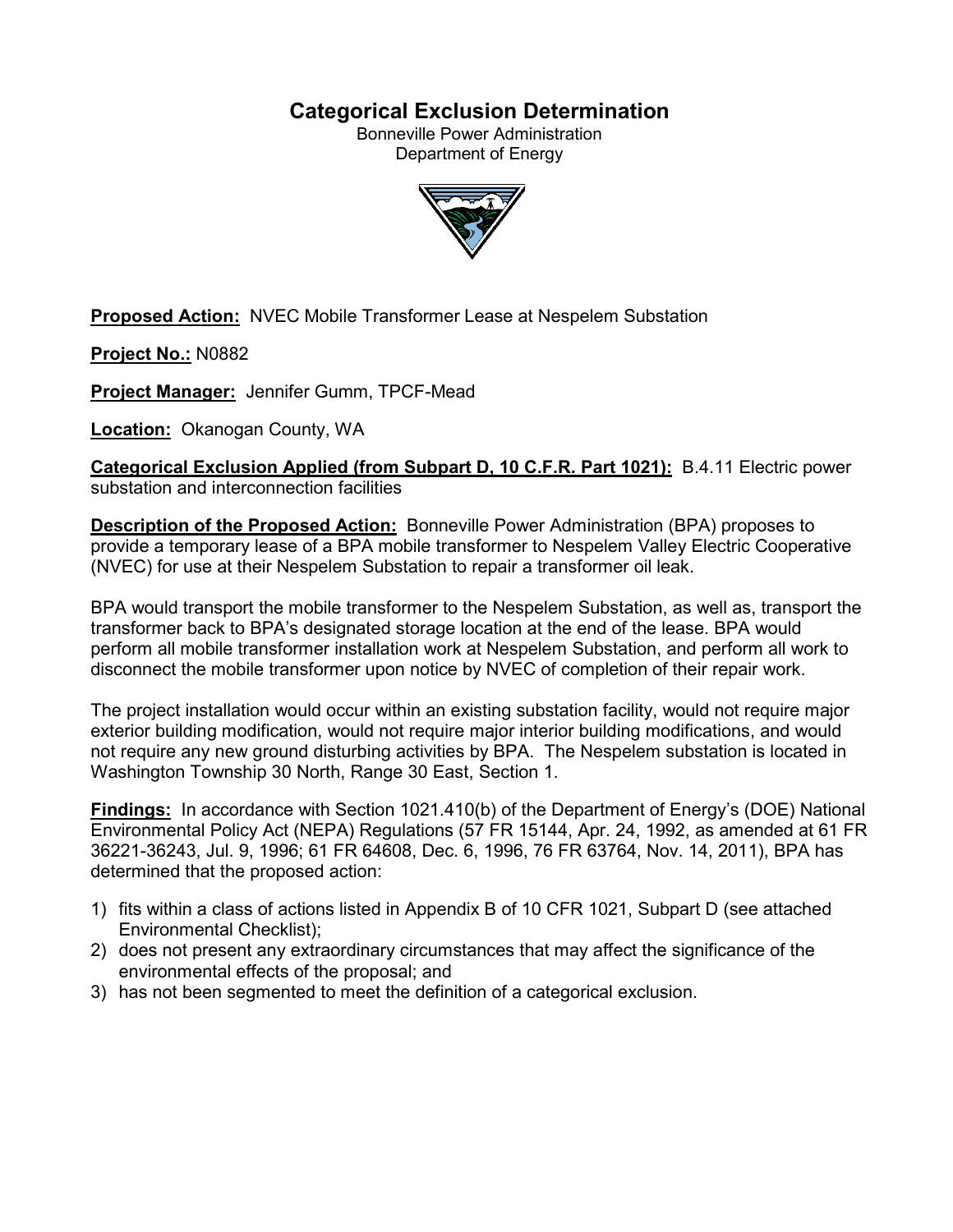Based on these determinations, BPA finds that the proposed action is categorically excluded from further NEPA review.

*/s/ Christopher H. Furey* Christopher H. Furey Environmental Protection Specialist

Concur:

*/s/ Katey C. Grange May 6, 2022*<br>Katey C. Grange **Date** *Date* Katey C. Grange NEPA Compliance Officer

Attachment(s): Environmental Checklist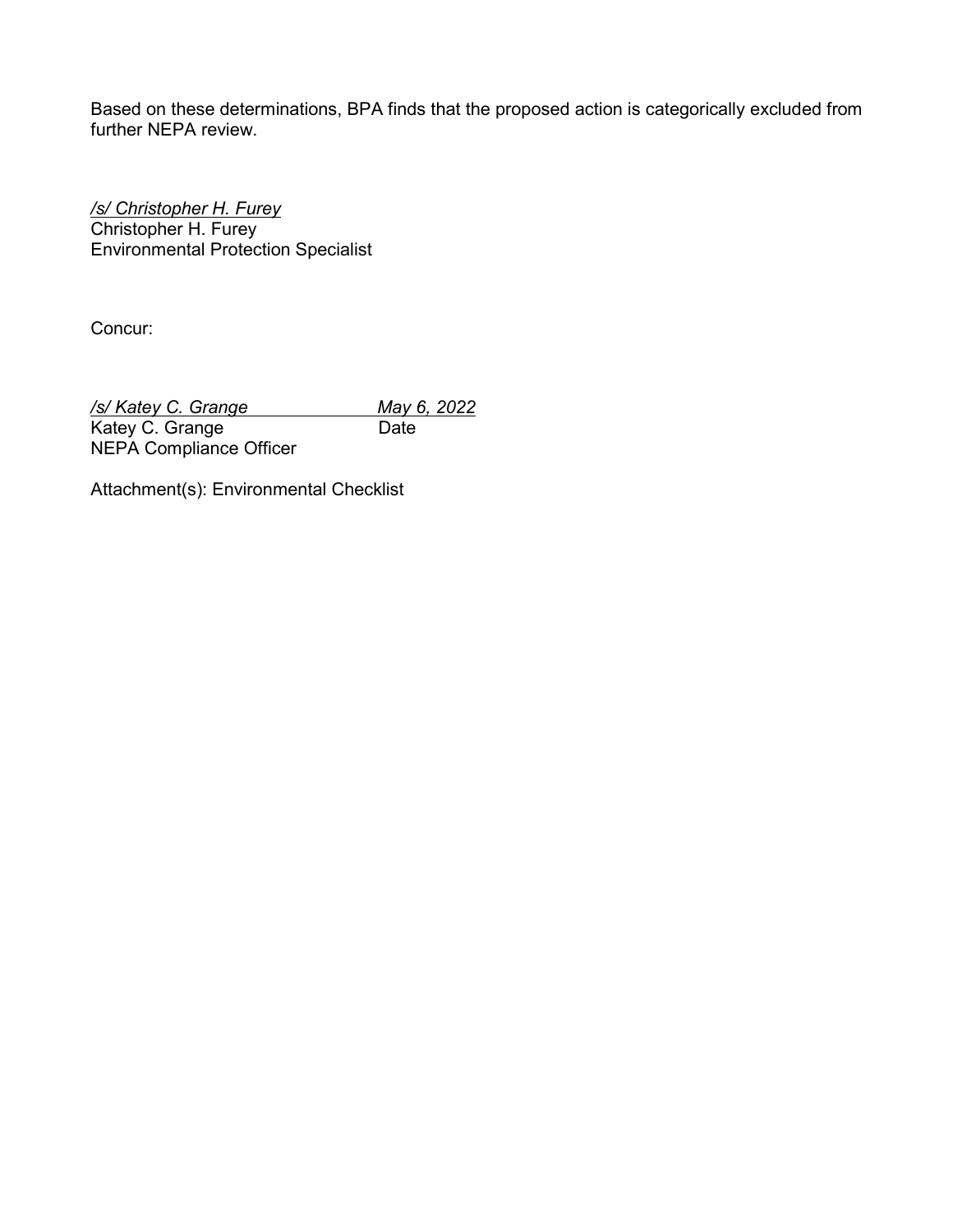# **Categorical Exclusion Environmental Checklist**

This checklist documents environmental considerations for the proposed project and explains why the project would not have the potential to cause significant impacts on environmentally sensitive resources and would meet other integral elements of the applied categorical exclusion.

## **Proposed Action:** NVEC Mobile Transformer Lease at Nespelem Substation

# **Project Site Description**

The lease and installation of the mobile transformer would occur at NVEC's Nespelem Substation in Okanogan County, WA. Surrounding land uses include some office and commercial buildings and some residential development. The broader area is mostly undeveloped dry land with some agriculture and areas of evergreen trees. The intermittent Little Nespelem River is located about 2500 feet northwest of the substation.

# **Evaluation of Potential Impacts to Environmental Resources**

## **1. Historic and Cultural Resources**

Potential for Significance: No

Explanation: BPA Archaeologist reviewed proposed activities involved for the mobile transformer installation and determined that that these types of activities do not have the potential to cause effects to historic properties.

## **2. Geology and Soils**

Potential for Significance: No

Explanation: No ground disturbance for installation and use of the mobile transformer at Nespelem Substation would occur. There would be no impacts to soils and geology.

## **3. Plants (including Federal/state special-status species and habitats)**

Potential for Significance: No

Explanation: No ground disturbance in areas with vegetation would occur and no plants would be disturbed.

## **4. Wildlife (including Federal/state special-status species and habitats)**

Potential for Significance: No

Explanation: Work would occur on substation facility property. No wildlife present.

## **5. Water Bodies, Floodplains, and Fish (including Federal/state special-status species, ESUs, and habitats)**

Potential for Significance: No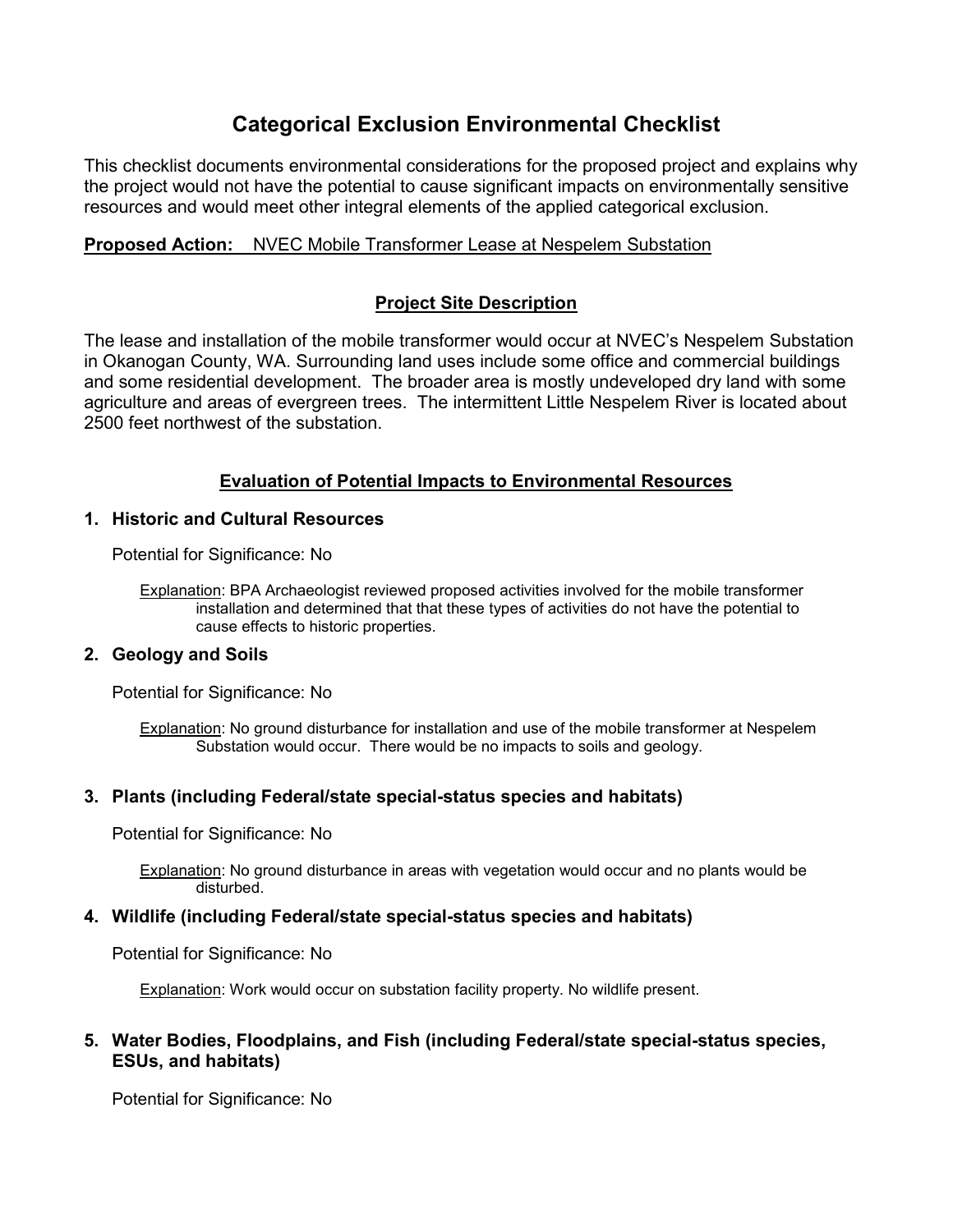Explanation: Work would occur on existing substation facility property. No water body or fish present.

#### **6. Wetlands**

Potential for Significance: No

Explanation: Work would occur on existing substation facility property. No wetlands are present at the project area.

#### **7. Groundwater and Aquifers**

Potential for Significance: No

Explanation: The mobile transformer would be installed and tested at the existing substation facility with appropriate spill containment equipment. No ground or groundwater disturbance would occur.

#### **8. Land Use and Specially-Designated Areas**

Potential for Significance: No

Explanation: No change in land use would occur.

#### **9. Visual Quality**

Potential for Significance: No

**Explanation:** No permanent change in the visual character of the facility would occur.

#### **10. Air Quality**

Potential for Significance: No

Explanation: Minor, temporary generation of emissions associated with vehicle traffic to the substation would occur for the installation and removal.

#### **11. Noise**

Potential for Significance: No

Explanation: Minor, intermittent noise associated with installation and testing of the mobile transformer meter. Temporary noise would be consistent with current substation operations and no ongoing noise increase would be expected.

#### **12. Human Health and Safety**

Potential for Significance: No

Explanation: No impacts expected.

## **Evaluation of Other Integral Elements**